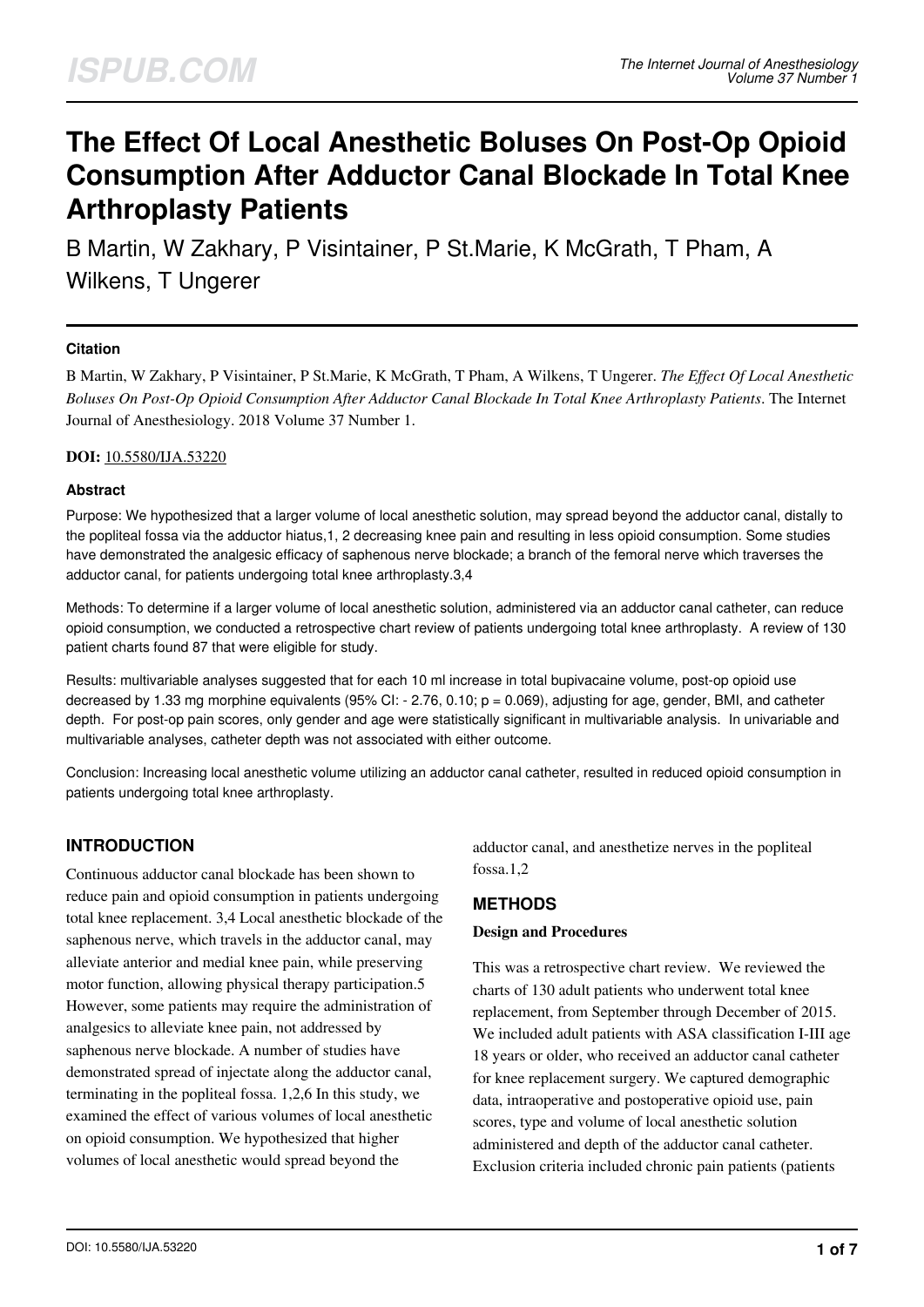consuming opioids for greater than 3 months), patients requiring post-operative catheter replacement due to block failure or dislodgment, patients who received intravenous ketamine and patients who received peri-neural dexamethasone or any other additives such as epinephrine.

All patients received an adductor canal block via a needle injection. This was followed by placement of a nerve catheter in the adductor canal, which was performed in the pre-anesthesia unit. The adductor canal blocks were performed with ultrasound guidance, and with the use of an 18-gauge tuohy epidural needle. All eight providers used different volumes of local anesthetic boluses after the placement of the adductor canal catheter. They also threaded the catheter to varying depths in the adductor canal. All providers placed the B. Braun, 20 gauge, 40-inch polyamide epidural type catheter, at the distal portion of the proximal 1/3 of the thigh, to avoid encroachment on the surgical field.

In terms of opioids, patients received oral and intravenous opioids prior to surgery and were administered oral and intravenous opioid boluses and patient controlled analgesia infusions containing hydromorphone, after the surgery. As Patients also received non-opioid analgesics, which included acetaminophen and celecoxib. After completion of the surgical procedure, anesthesia end time was noted as the time the patient was transported to the post anesthesia care unit. Shortly after arrival in the post-anesthesia care unit, a bupivacaine peri-neural infusion began at 10 ml/hr for all patients and continued until the morning of post-operative day 2. In other words, all patients received the same hourly volume and concentration of bupivacaine (0.1%) via an infusion pump for roughly the same duration. Therefore, the bupivacaine infusion volume was not part of the analysis.

#### **Data Analysis**

The primary outcomes were the effect of local anesthetic boluses and adductor canal catheter depth on post-operative opioid consumption and pain scores. All opioids were converted to morphine equivalents. Providers used two different concentrations of bupivacaine; 0.125% and 0.25%. The distributional assumptions of all variables were examined. Means and standard deviations were computed for continuous measures and frequency distributions for categorical variables.

To adjust for patient and other clinical characteristics that may influence outcomes, linear regression was used for

analysis for both outcomes: opioid use (reported as mg morphine equivalents) and post-op pain scores. In these models, the estimates of the catheter depth and bupivacaine boluses were adjusted for patient characteristics of age, gender, and BMI. Estimates from the multivariable procedures were reported with 95% confidence intervals. Significance testing was conducted at a critical level of 5%. Data were analyzed using R, version 3.4 (R Core Team, 2017).

*Sample size estimation.* Sample size was based on the correlation between two continuously-scaled variables. A sample of 87 patients would provide at least 80% power to detect a correlation of 0.30 or greater as significant at a critical level of 5%. In simple linear regression, this is equivalent to an R2 value of 0.09. In multiple linear regression, a sample of 87 patients would at least 85% power to detect an R2 value of 0.10 due to two independent predictors (i.e., catheter depth and total bupivacaine volume), controlling for at least three potential confounding factors. Sample size estimates were conducted using Power and Sample Size (PASS, version 13, Kaysville, UT).

We did not include data on motor function, muscle weakness, ambulation distance or post block sensory assessment, as these parameters were not consistently recorded in the medical record. The patients of one surgeon were included in this review.

# **RESULTS**

Our sample consisted of 87 patients, after screening 130 charts, during the time period of September to December of 2015. Forty-three patients were excluded due to incomplete data. Table 1 provides the demographic data and comorbid conditions for the sample of 87 patients. The average age of patients in the sample was 67 years with a range of 45-86 years of age. The average height and weight of the patients were 169 cm and 91 kg respectively. The range of weights was 58 kg to 134 kg. The range of heights was 140-193 cm. More than half the patients were male, had hypertension and were ASA class II. Eight different anesthesia providers placed adductor canal catheters, with one provider placing a majority of the catheters (44 catheters placed or 52.4%, table 3).

The average adductor canal catheter depth was 17 cm. The average bupivacaine dose was 88 mg and the average bupivacaine volume was 59 ml. The average opioid dose was 38 mg and the average pain score from 20-24 hours post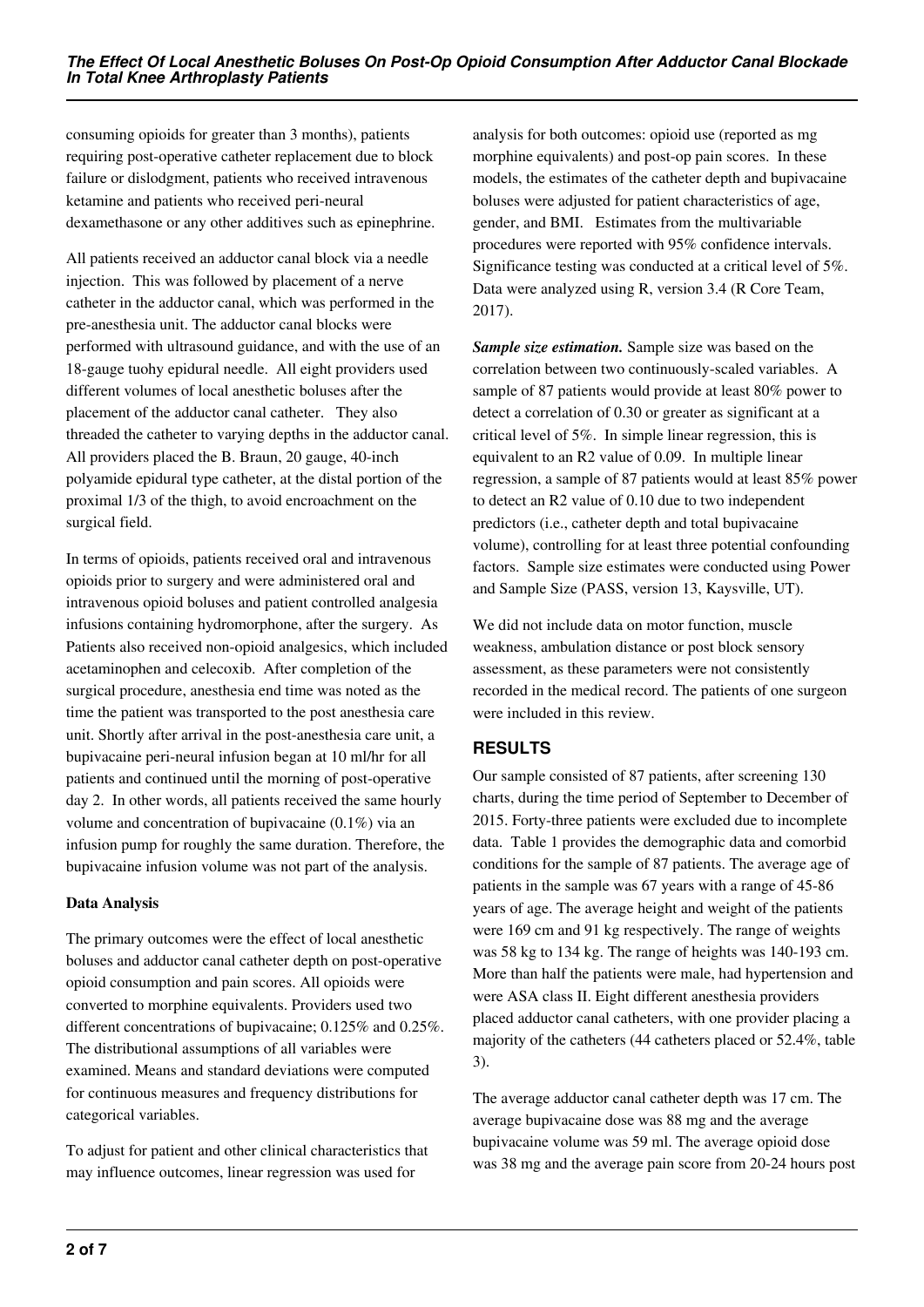anesthesia care was 3/10.

After simple (unadjusted) regression was performed (table 4), total bupivacaine volume led to a reduction in total opioid usage. For every 10 ml of bupivacaine administered, opioid consumption decreased by an average of 1.7 mg of morphine equivalents (95% CI: -3.05 to --.27; p= 0.02). Patient characteristics of age and gender (female) were also significantly associated with post-op opioid use. For each 10-year increase in age, post-op opioid use decreased by 7.09 mg morphine equivalents (95%CI: -11.56, -2.62; p = 0.002). Females used about 9.3 mg morphine equivalents less post-op opioids than males (95% CI: -17.3, -1.37; p = 0.022).

For unadjusted estimates for pain scores (table 4), the only characteristic that emerged as significant was age. For each 10 year interval in increasing age, reported pain scores decreased 0.70 (95%CI: -1.07, -0.33; p < 0.001).

Catheter depth did not appear to lead to a significant reduction in opioid consumption. There was no significant reduction in opioid consumption or pain scores with increased bupivacaine dose.

As shown in table 5, multivariable analyses suggested that for each 10 ml increase in total bupivacaine volume, post-op opioid use decreased by 1.33 mg morphine equivalents (95% CI:  $- 2.76, 0.10; p = 0.069$ , adjusting for the other factors in the model. Increasing age remained associated with decreased opioid use. For each 10-year increase in age, post-op opioid use decreased by 7.99 mg morphine equivalents (95% CI: -1 2.32, -3.66; p < 0.001). Females tended to use less post-op opioids than males by 7.38 mg morphine equivalents (95% CI: - 15.14, 0.39;  $p = 0.062$ ). Catheter insertion depth did not appear to influence post-op opioid use.

Multivariable analysis of pain scores indicated that only age and female gender were associated with reported pain. Neither catheter insertion depth nor total bupivacaine volume appeared associated with reported pain scores.

No patient-falls were noted in the charts screened.

## **DISCUSSION**

The adductor canal is an anatomic fascial space located in the thigh, in which the saphenous nerve courses.1,2 The superficial femoral vessels travel with the saphenous nerve and exit distally via the adductor hiatus. The saphenous

nerve exits the canal medially, via the vasto-adductor membrane.1 Runge et al demonstrated the presence of dye in the popliteal fossa after injection into the adductor canal.1 Another cadaver study by Andersen et al also demonstrated the presence of injectate in the popliteal fossa after it was also injected in the adductor canal.2

In theory, a fraction of the local anesthetic injected in the adductor canal may exit the adductor hiatus and can anesthetize the popliteal plexus: a collection of nerves contributed by the tibial and obturator nerves, attached to the popliteal vessels.1 This plexus of nerves provides innervation to the posterior knee and articular surface of the knee joint. Prospective randomized controlled studies would have to be conducted to support this theory. These studies should probably include imaging modalities and dyes to ascertain the spread of the local anesthetic in vivo. The typical incision for a total knee arthroplasty is a midline incision, extending from above the patella to just below the knee joint.7 The innervation along this incision knee arthroplasty is derived from cutaneous femoral nerves and the saphenous nerve.8 The midline incision's location is typically in the anatomical region supplied by these nerves. Other sources of pain include posterior knee pain include regions of the knee innervated by the sciatic and obturator nerves.1 Blockade of the saphenous nerve alone will not provide complete analgesia. The patients in this study were provided with intravenous hydromorphone via patient controlled analgesia (PCA), and oral analgesics to address the other sources of pain as mentioned above. The average pain score in this study was 3/10. It is possible that the opioid reduction and the low pain scores in this study were a result of spread of local anesthetic to some of the anatomic locations not supplied by the saphenous nerve. This theory will have to be validated in future studies.

Adductor canal catheters have been shown to be similar in efficacy with regards to analgesia, when compared to femoral nerve catheters.9 A benefit of adductor canal catheters is the lack motor blockade, often present with femoral nerve catheters.9 The lack of motor blockade is an important factor for ambulation, as demonstrated in previous studies.9 In this study, we were able to demonstrate a statistically significant reduction in opioid consumption with increasing local anesthetic volume. As the local anesthetic bolus volume increased, patients consumed less opioid. At the time of the study, we were unaware of other studies examining the effect of increased volume of local anesthetic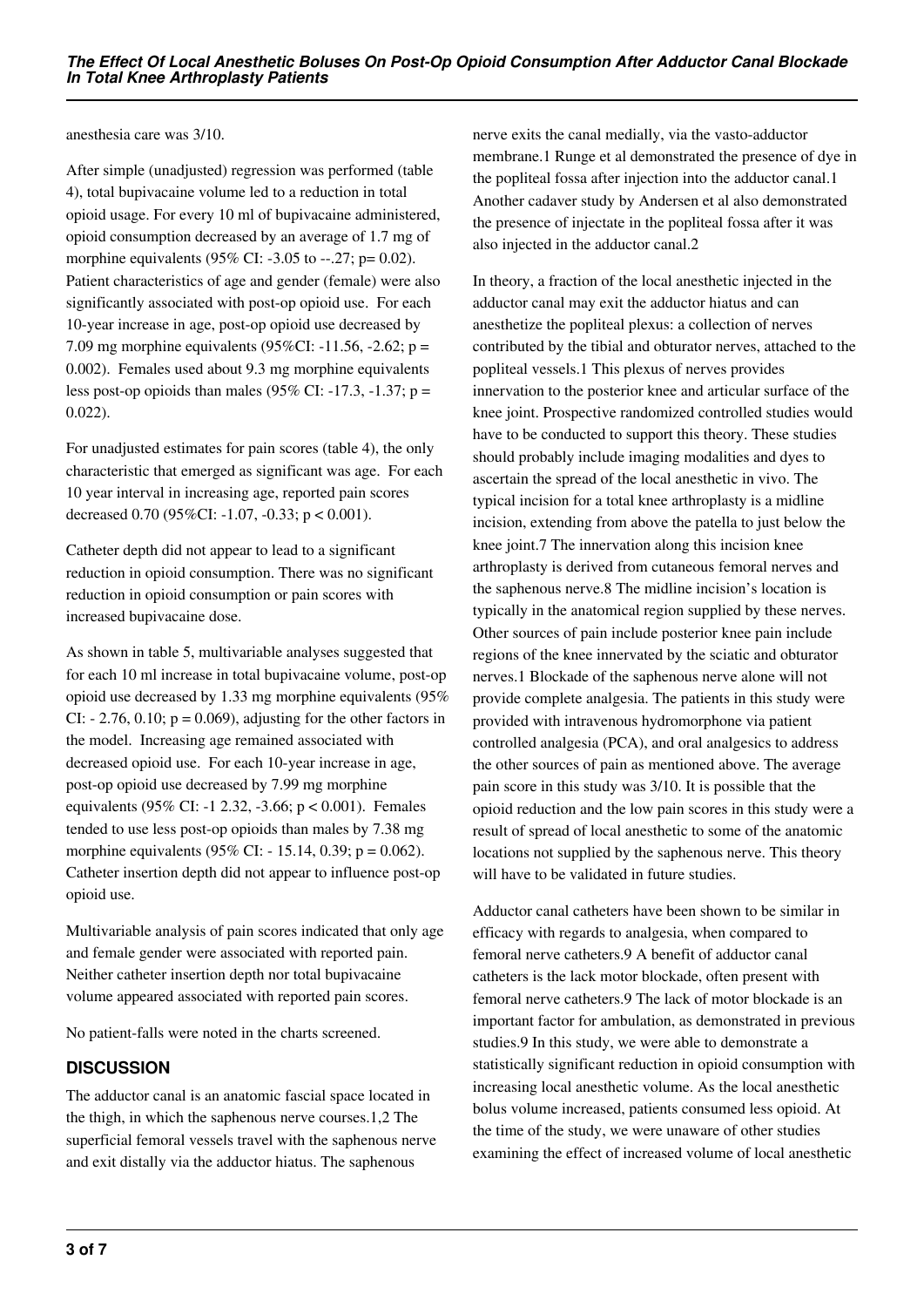on analgesia in patients undergoing total knee arthroplasty. Another strength of the study is the lack of local anesthetic toxicity events, possibly reassuring anesthesia providers contemplating administering increased volumes when placing adductor canal catheters. The safety of increased local anesthetic volume and dose was not the focus of this study, and was not analyzed. Therefore, this aspect would need to be evaluated.

One limitation is the design of this study: a retrospective chart review without a control group. Randomized controlled trials may have to be conducted to support the findings of this study. Secondly, we were not able to examine knee strength as done in previous studies,9 as the data was not consistently available. This is a concern as a number of studies have shown that the local anesthetic can also spread proximally to the femoral triangle, leading to femoral nerve blockade and a resultant motor block. There were no falls reported in this study. Although the lack of patient falls does not equate to lack of motor blockade.9 A motor block of the lower extremity will also preclude participation in physical therapy.

We did not separate the patients based on the concentrations of bupivacaine used, as the there was no significant difference with regards to opioid consumption or pain scores.

Another limitation of the study is the number of anesthesia providers placing the adductor canal catheters; a total of eight. Variations in technique may have negatively affected the results. However, despite the number of providers, we were still able to demonstrate a significant reduction in opioid use. The number of providers may be consistent with the number of providers in similar practices. This may be viewed as a potential strength of the study.

We were not able to report a sensory an assessment of the adductor canal block, as this was not reported in the medical record. Lastly, we did not include an analysis of non-opioid analgesics in this study, as they were not consistently administered. These analgesics may have affected the results.

# **CONCLUSIONS**

When larger volumes of bupivacaine were administered through an adductor canal catheter to patients who underwent a total knee arthroplasty, there was a significant reduction in opioid consumption, as bupivacaine volume

increased. Female gender and age were also associated with significant reduction in opioid consumption and pain scores.

#### **Table 1**

Baseline characteristics of the study sample (n=87)

| Characteristic | Mean | (sd) |
|----------------|------|------|
| age            | 67   | (10) |
| Weight (kg)    | 91   | (19) |
| Height (cm)    | 169  | (13) |
|                |      |      |
|                | n    | (%)  |
| ASA II         | 52   | (60) |
| <b>ASA III</b> | 32   | (37) |
| Male           | 47   | (54) |
| <b>DM</b>      | 15   | (17) |
| <b>OSA</b>     | 25   | (29) |
| <b>HTN</b>     | 58   | (67) |
| Smoker         | 8    | (9)  |
|                |      |      |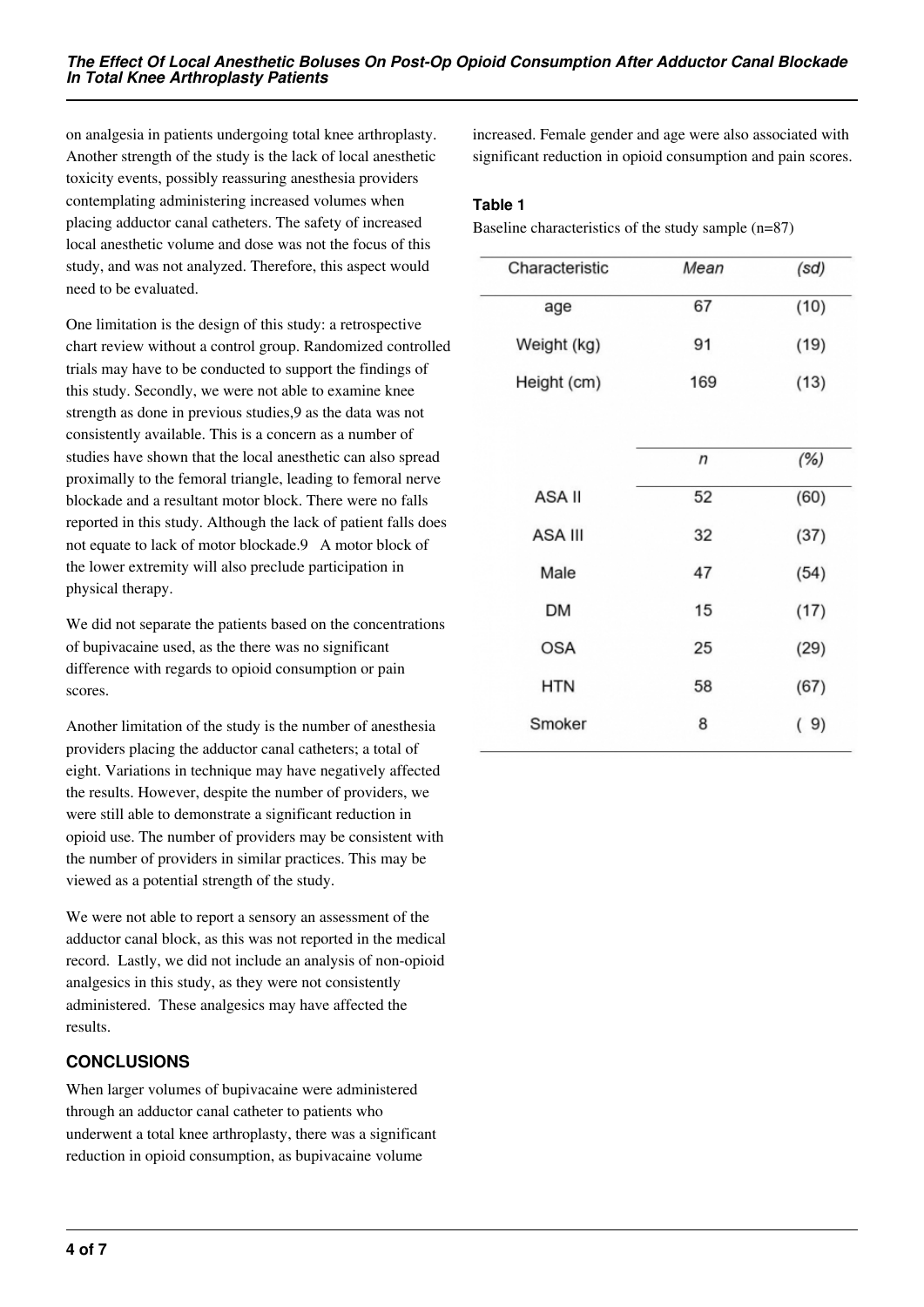## **Table 2**

Number of Providers and Frequency of Adductor Canal Catheters Placed

| Provider   | N  | $\%$ |
|------------|----|------|
| Α          | 44 | 50.6 |
| B          | 13 | 14.9 |
| C          | 8  | 9.2  |
| D          | 7  | 8.0  |
| E          | 4  | 4.6  |
| F          | 4  | 4.6  |
| G          | 3  | 3.5  |
| Η          | 1  | 1.1  |
| Unassigned | 3  | 3.5  |

## **Table 4**

Unadjusted Association between Outcome Measures (Postop Opioid Use and Pain Scores) and Clinical and Demographic Variables for Total Knee Arthroplasty Patients with an Adductor Canal Catheter

| Characteristic                | Estimate | 95% CI          | p-value |
|-------------------------------|----------|-----------------|---------|
| A. Post-op Opioid Use         |          |                 |         |
| Catheter Insertion Depth (cm) | $-0.53$  | $-1.65;0.60$    | 0.354   |
| Total Bup Volume (per 10 ml)  | $-1.66$  | $-3.05; -0.27$  | 0.020   |
| Total Bup Dose (per 10 mg)    | $-0.96$  | $-2.42; 0.49$   | 0.192   |
| Age (per 10 yrs.)             | $-7.09$  | $-11.56: -2.62$ | 0.002   |
| Female                        | $-9.33$  | $-17.30: -1.37$ | 0.022   |
| BMI (kg/m <sup>2</sup> )      | $-0.60$  | $-1.41; 0.22$   | 0.150   |
|                               |          |                 |         |
| <b>B. Pain Score</b>          |          |                 |         |
| Catheter Insertion Depth (cm) | $-0.05$  | $-0.14; 0.05$   | 0.326   |
| Total Bup Volume (per 10 ml)  | $-0.06$  | $-0.18; 0.06$   | 0.344   |
| Total Bup Dose (per 10 mg)    | 0.02     | $-0.10; 0.15$   | 0.735   |
| Age (per 10 yrs.)             | $-0.70$  | $-1.07: -0.33$  | < 0.001 |
| Female                        | 0.57     | $-0.12:1.25$    | 0.103   |
| BMI (kg/m <sup>2</sup> )      | 0.00     | $-0.07; 0.07$   | 0.965   |

## **Table 3**

Clinical characteristics of patients who received an Adductor Canal Catheter for a Total Knee Arthroplasty

| Mean | Median | Range   |
|------|--------|---------|
| 17   | 19     | 5.25    |
| 88   | 88     | 25, 188 |
| 59   | 60     | 14, 150 |
| 35   | 38     | 0.86    |
| 3    | 3      | 0.8.8   |
|      |        |         |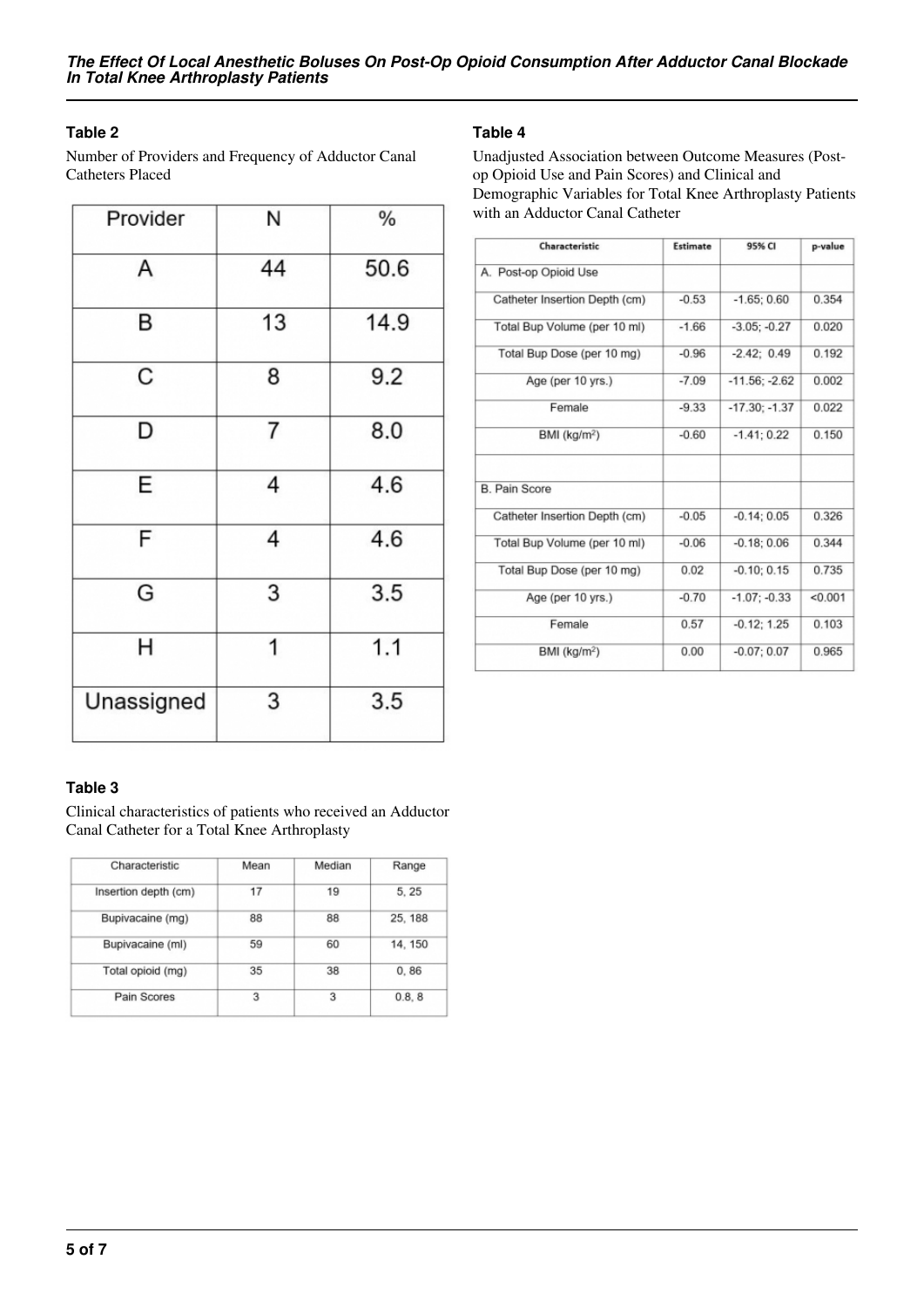## **Table 5**

Multivariable Analysis of the Outcome Measures (Post-op Opioid Use and Pain Scores) and Clinical and Demographic Variables for Total Knee Arthroplasty Patients with an Adductor Canal Catheter

| Characteristic                | Estimate | 95% CI          | p-value |
|-------------------------------|----------|-----------------|---------|
| A. Post-op Opioid Use         |          |                 |         |
| Catheter Insertion Depth (cm) | 0.05     | $-1.07:1.18$    | 0.923   |
| Total Bup Volume (per 10 ml)  | $-1.33$  | $-2.76:0.10$    | 0.069   |
| Age (per 10 yrs.)             | $-7.99$  | $-12.32: -3.66$ | < 0.001 |
| Female                        | $-7.38$  | $-15.14:0.39$   | 0.062   |
| BMI (kg/m <sup>2</sup> )      | $-0.63$  | $-1.42; 0.17$   | 0.119   |
| <b>B.</b> Pain Scores         |          |                 |         |
| Catheter Insertion Depth (cm) | $-0.04$  | $-0.14:0.06$    | 0.410   |
| Total Bup Volume (per 10 ml)  | $-0.04$  | $-0.16; 0.09$   | 0.532   |
| Age (per 10 yrs.)             | $-0.72$  | $-1.09: -0.34$  | < 0.001 |
| Female                        | 0.68     | 0.00; 1.35      | 0.049   |
| BMI (kg/m <sup>2</sup> )      | $-0.04$  | $-0.11; 0.02$   | 0.200   |

# **ACKNOWLEDGEMENTS**

The authors thank Joanne Montgomery BSN and Anne-

Marie Begley (Dept. of anesthesiology at Baystate Medical Center) for their efforts in managing administrative items.

#### **References**

1. Andersen HL, Andersen SL, Tranum-Jensen J. The spread of injectate during saphenous nerve block at the adductor canal: a cadaver study. Acta Anesth Scand. 2015;59:238-245.

2. Runge C, Moriggl B, Børglum J. The spread of ultrasound-guided injectate from the adductor canal to the genicular branch of the posterior obturator nerve and the popliteal plexus. Reg Anesth Pain Med. 2017;42(6):725-730. 3. Seo SS, Kim OG, Seo JH. Comparison of the Effect of Continuous Femoral Nerve Block and Adductor Canal Block after Primary Total Knee Arthroplasty. Clin Orthop Surg. 2017;9(3):303-309.

4. Hanson NA, Allen CJ, Hostetter LS. Continuous ultrasound-guided adductor canal block for total knee arthroplasty: a randomized, double-blind trial. Anesth Analg 2014;118:1370-7.

5. Li D, Yang Z, Xie X. Adductor canal blocks provide better performance after total knee arthroplasty compared with femoral nerve block: a systemic review and metaanalysis. Int Orthop. 2015;40(5):925-33. 6. Yuan SC, Hanson NA, Auyong DB. Fluoroscopic Evaluation of Contrast Distribution Within the Adductor Canal. Reg Anesth Pain Med 2015;40(2):154-157. 7. Vaishya R, Vijay V, Demesugh DM. Surgical approaches for total knee arthroplasty. J of Clin Orthop Trauma. 2016;7(2):71-79. 8. Dello AL. Partial Knee Joint Denervation for Knee Pain:

A Review. Orthop Muscul Syst. 2014;3:167 9. Kim D, Yin L, Goytizolo EA. Adductor canal block

versus femoral nerve block for total knee arthroplasty. Anesth 2014;120:540-550.